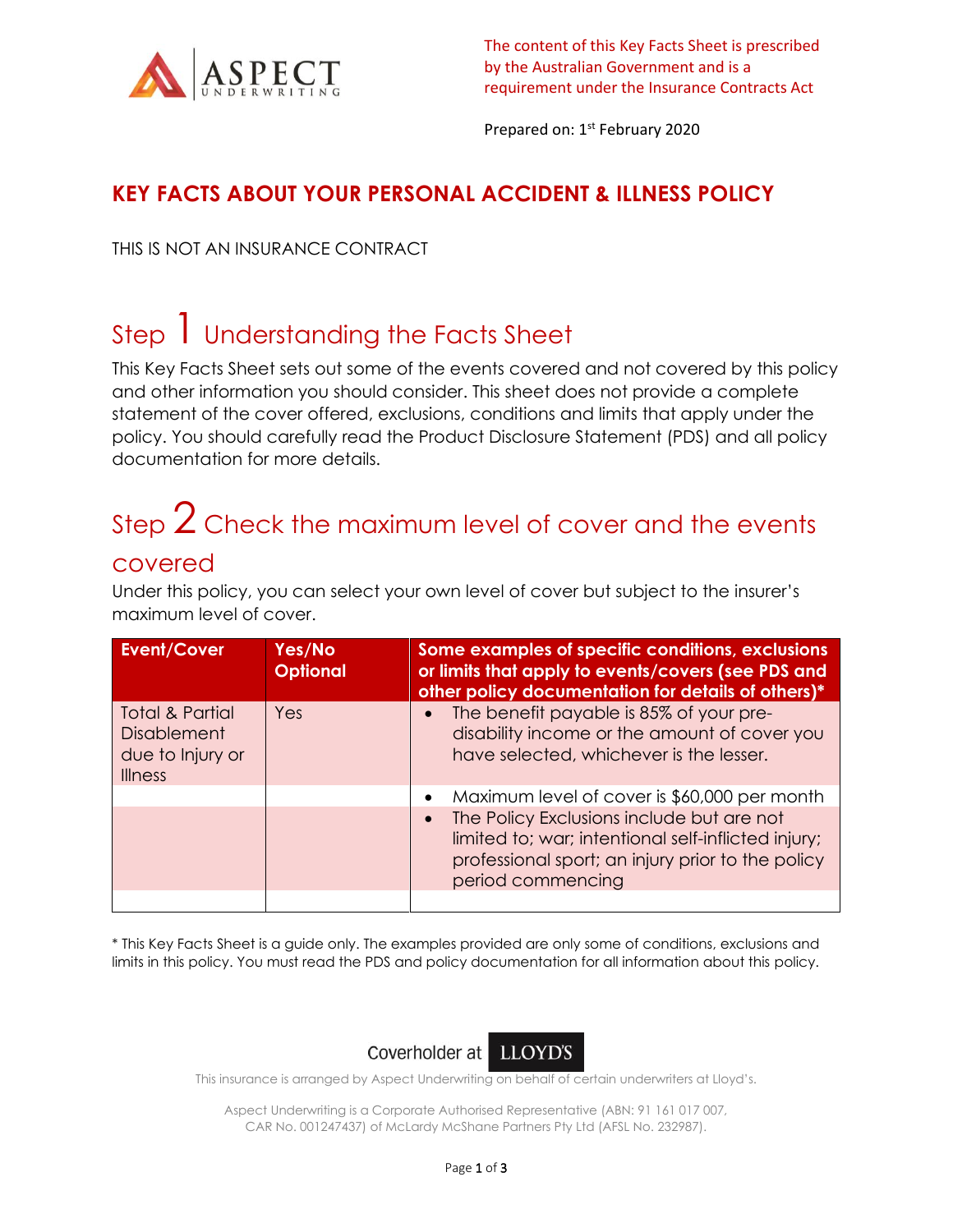

Prepared on: 1<sup>st</sup> February 2020

# Step  $3$  Other things to consider

#### **Limits**

This policy has restrictions that limit your cover for certain events and items. For example, we won't cover injuries or sicknesses that arose prior to your insurance cover commencing. To find out these limits you need to read the PDS and other relevant policy documentation.

#### Waiting Period

If you make a claim, the waiting period is the number of days you must be disabled before a benefit under this policy can commence. A number of waiting period options apply in respect to this policy, i.e. 30, 60 or 90 days. You can elect any one of these options, based on your own assessment of what is most suitable to your circumstances. For more detail, please read the PDS and other relevant policy documentation.

#### Cooling off period

If you decide you don't want this policy within 30 days of it being issued and you haven't made a claim, you can cancel it and receive a refund.

#### Maximum level of cover offered by insurers

Insurers offer different maximum levels of:

- You set the level of cover and your payout is limited to that amount called your Sum insured.
- The insurer sets the maximum level of cover

You should consider which level of cover is best for you as failure to adequately insure your income may result in underinsurance.

**Warning: this Key Facts Sheet sets out some of the conditions, exclusions and limits in respect to this policy. You should read the PDS and all policy documentation for all the conditions, exclusions and limitations of this policy that limit or exclude cover.**



This insurance is arranged by Aspect Underwriting on behalf of certain underwriters at Lloyd's.

Aspect Underwriting is a Corporate Authorised Representative (ABN: 91 161 017 007, CAR No. 001247437) of McLardy McShane Partners Pty Ltd (AFSL No. 232987).